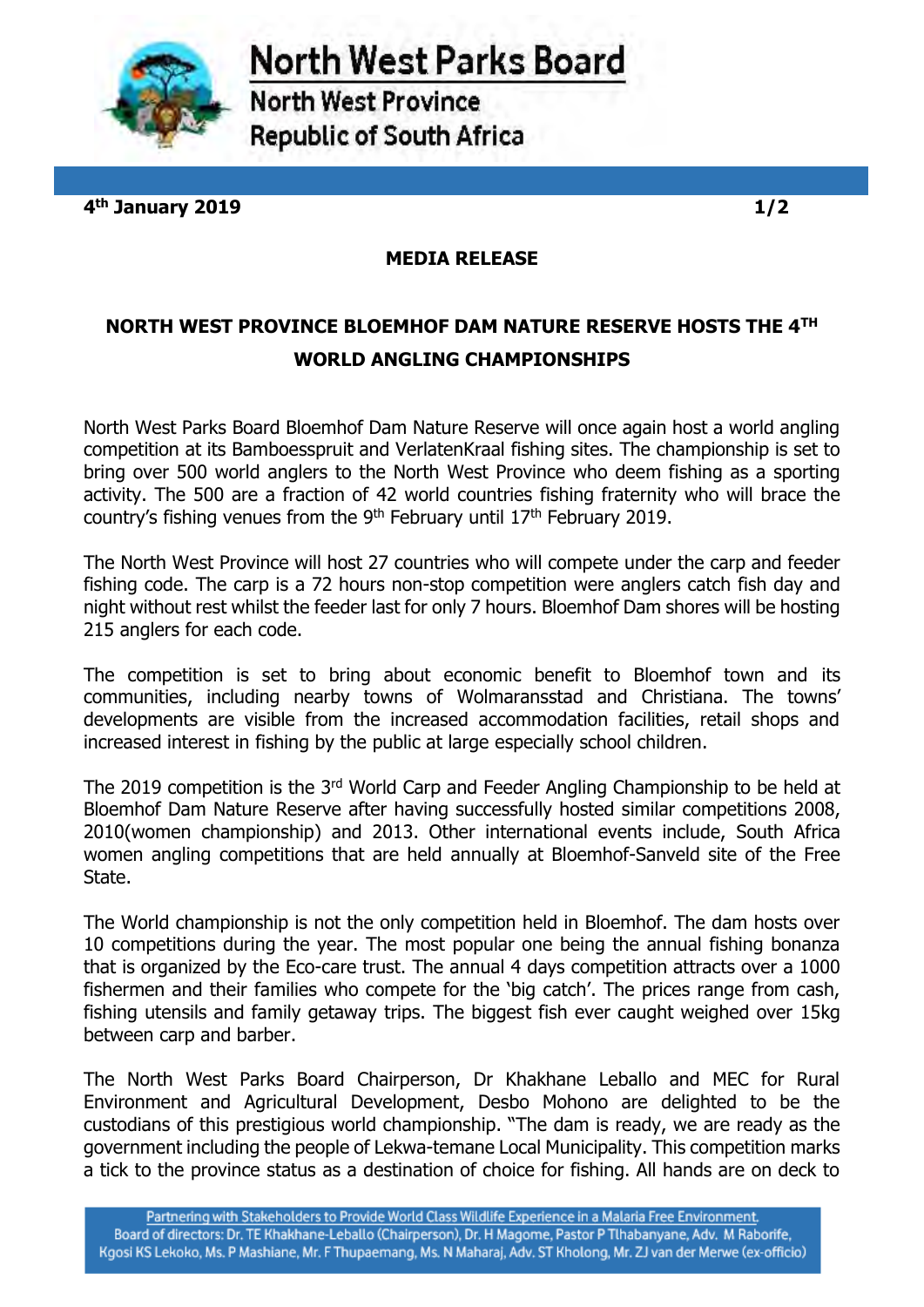ensure that South Africa Fresh Bank Angling Federation (SAFBAF) and the World Sport Federation continue to bid for future world angling championships to be held in Bloemhof Dam. The government is going to make sure that the community and town of Bloemhof economy spin offs reach every house hold and children in particular. We will make sure that the youth take up fishing as a sporting code and their parents enter into aqua??... programmes offered by government to create jobs said the MEC.

SAFBAF is an NGO that is managed by volunteers and funded by lotto. The federation has affiliated members from other provinces who are part of the South Africa team that will be representing the country during the championship. The affiliated teams hold regular competitions to prepare for the world championships. The competitions range from junior championships, ladies and men teams competitions.

Bloemhof Dam 2 competitions will start on the  $10<sup>th</sup>$  February 2019 until  $17<sup>th</sup>$  February 2019. The first being the carp on the  $10<sup>th</sup>$  February until  $13<sup>th</sup>$  February, and the second, the feeder, starting on the  $13<sup>th</sup>$  February to  $17<sup>th</sup>$  February 2019 respectively. There will be two closing ceremonies hosted by the Federation, one in partnership with Dr. Ruth Segomotsi Mompati District Municipality. The Department of Tourism, Tourism Board, Department of Education are on board have collaborated with North West Parks Board to ensure that this event is given the stature and support it deserves.

The South Africa teams have started practicing and will hold fishing clinics for 60 school children and their teachers selected from Bloemhof town local schools. The children will attend taught basic fishing techniques and rules. The clinics are sponsored by the federation and Parks Board as part of their community development programmes that will continue throughout the year. The programme vision is to have an affiliated group of children from Bloemhof.

The championships will start with an opening ceremony on the 9<sup>th</sup> February, 2019 in Sandton, where all participants will be welcomed to the country before departing to their different provinces competition venues on the same day.

The province will host a ceremony on the  $10<sup>th</sup>$  February 2019 at Bloemhof Dam Bamboesspruit Fishing site to hand over the dam shore to SAFBAF and the World Angling Federation teams, whilst the closing ceremonies will be held on the  $13<sup>th</sup>$  and  $16<sup>th</sup>$  February 2019 at venues yet to be confirmed by SAFBAF.

More information regarding the event can be sourced from the federation website **[www.fishingworldgames2019.co.za;](http://www.fishingworldgames2019.co.za/) and [www.northwestparks.org.za](http://www.northwestparks.org.za/)** 

END.

**ISSUED BY** 

**DINAH RANGAKA FOR NORTH WEST PARKS BOARD PR MANAGER TEL : 018 397 1506 CEL : 084 374 7935 EMAIL : drangaka@nwpb.org.za**